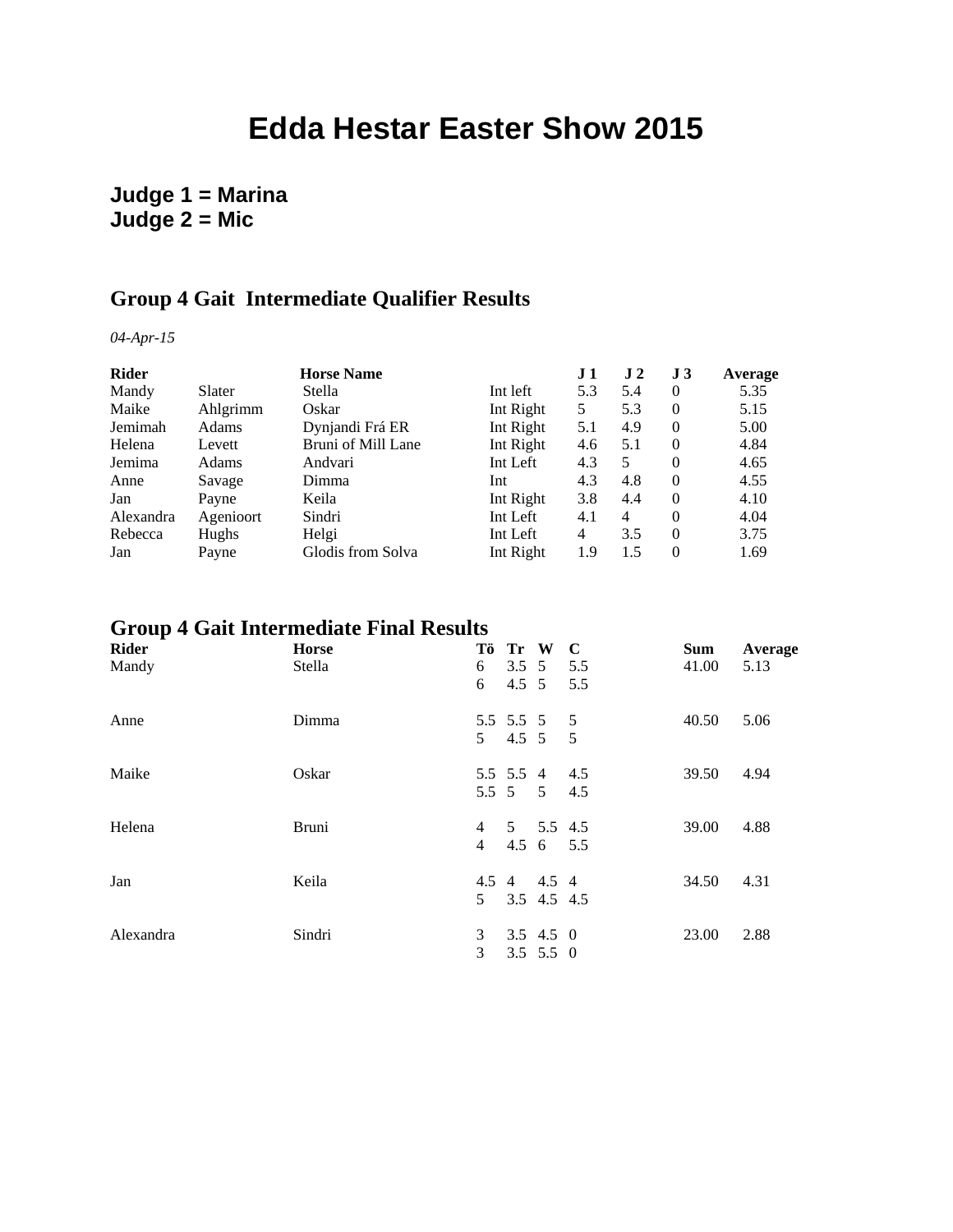## **Group 4 Gait Beginners Qualifier Results**

*04-Apr-15*

| <b>Rider</b> |                | <b>Horse Name</b>      |           | $\bf J1$ | $\bf J$ 2      | J3 | Average |
|--------------|----------------|------------------------|-----------|----------|----------------|----|---------|
| Cristina     | Edwards        | Kvika                  | Beg       | 4.6      | 4.8            |    | 4.70    |
| Sarah        | Jenkina        | Thoka                  | Beg       | 3.8      | $\overline{4}$ |    | 3.89    |
| Liz          | <b>Roberts</b> | Fló from Birdsmoorgate | Beg left  |          | 4.4            |    | 3.70    |
| Kate         | Goldney        | Funi                   | Beg Left  | 3.3      | 3.4            |    | 3.35    |
| Ruth         | Colwill        | Solvi                  | Beg Right | 2.1      | 2.6            |    | 2.34    |
| Becca        | Timms          | Vidia                  | Beg       |          |                |    | 1.15    |

## **Group 4 Gait Beginners Final Results**

| <b>Rider</b><br>Chrsstina | <b>Horse</b><br>Kvika | 5<br>5 <sup>5</sup> | 5 <sup>5</sup>      | Tö Tr W C<br>$5 \quad 5 \quad 5$<br>$5\overline{)}$ | $5\overline{)}$ | <b>Sum</b><br>40.00 | Average<br>5.00 |
|---------------------------|-----------------------|---------------------|---------------------|-----------------------------------------------------|-----------------|---------------------|-----------------|
| Liz                       | Flo                   | 5 <sup>1</sup>      |                     | 5 5 5 4.5<br>4.5 4.5 5                              |                 | 38.50               | 4.81            |
| Sarah                     | Thoka                 |                     |                     | 4.5 4.5 4.5 4.5<br>4.5 4.5 4.5 4                    |                 | 35.50               | 4.44            |
| Kate                      | Funi                  |                     |                     | 3.5 3.5 4 2.5<br>$4 \quad 5 \quad 3.5 \quad 3$      |                 | 29.00               | 3.63            |
| Ruth                      | Solvi                 | 3<br>3              | $\overline{3}$<br>3 | 5.5 0<br>5 <sup>5</sup>                             | $\overline{0}$  | 22.50               | 2.81            |

## **Four Gait 4.1 Qualifier Results**

| <b>Rider</b> |               | <b>Horse Name</b>         | $\bf J1$ | $\bf{J}$ 2 | J <sub>3</sub> | Average |
|--------------|---------------|---------------------------|----------|------------|----------------|---------|
| Jemimah      | Adams         | Kraftur                   | 6.5      | 5.8        | $\Omega$       | 6.15    |
| Freija       | Glansdorp     | Ljóri frá EfriöRauðalæk   | 5.8      | 5.8        | $\Omega$       | 5.80    |
| Anne         | Savage        | <b>Brjann</b>             | 5.7      | 5.9        | $\Omega$       | 5.80    |
| Smari        | Slater        | Thra                      | 6.1      | 5.5        | $\Omega$       | 5.80    |
| Mandy        | Slater        | Dinni                     | 5.8      | 5.6        | $\Omega$       | 5.70    |
| Phillipa     | Pringle       | Stokkull from Sykehouse   | 5.3      | 5.5        | $\Omega$       | 5.40    |
| Torben       | Rees          | Pipar                     | 5.3      | 5.4        | $\Omega$       | 5.35    |
| Nadine       | Kunkel        | Sveipur                   | 5        | 4.6        | $\Omega$       | 4.79    |
| Celia        | Carlyon-Smith | <b>Magnus from Costow</b> | 4.6      | 5          | $\Omega$       | 4.79    |
| Harriet      | Frame         | Rispa frá Hala            | 4.1      | 3.9        | $\Omega$       | 4       |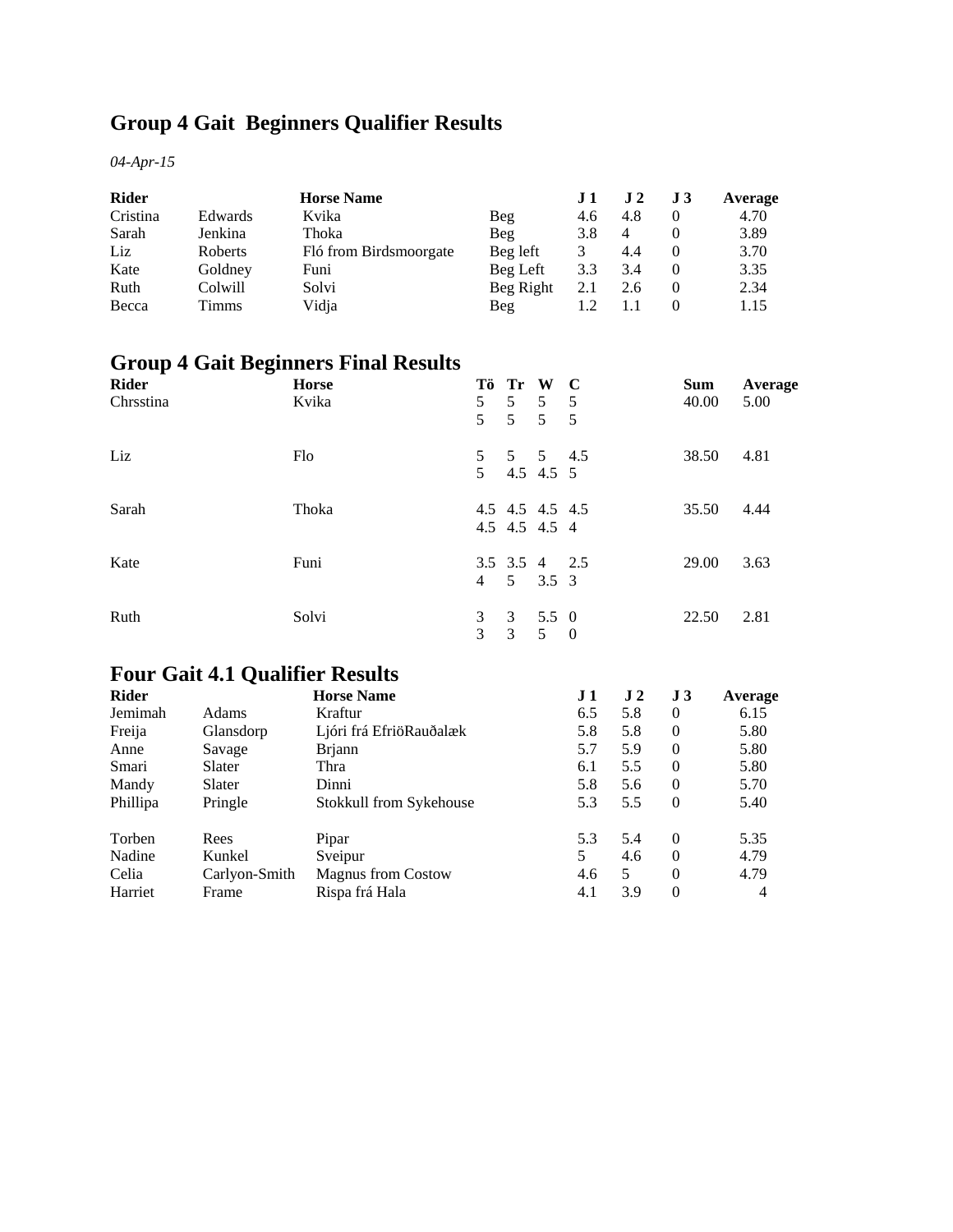## **4.1 A Final Results**

| <b>Rider</b><br>Jemimah | <b>Horse</b><br>Kraftur | WT Tr Wa Ca FT<br>6.5 6.5 4.5 6.5 6.5<br>6.5 7 6.5 6 7 |                     |                                         |  | 63.50 6.35 | Sum Average |
|-------------------------|-------------------------|--------------------------------------------------------|---------------------|-----------------------------------------|--|------------|-------------|
| Freija                  | Ljori                   | 4.5 5.5 7 5.5 6<br>6 6 6.5 6 6                         |                     |                                         |  | 59.00 5.90 |             |
| Anne                    | <b>Brjann</b>           | 5 <sup>5</sup><br>$\mathfrak{S}$                       |                     | 5.5 5.5 5.5 5.5<br>7 6 6.5 5.5          |  | 57.00 5.70 |             |
| Mandi                   | Dinni                   | 5 <sup>5</sup><br>$5.5\quad 5$                         |                     | $4\quad 4.5\quad 6\quad 5.5$<br>6 6 5.5 |  | 53.00 5.30 |             |
| Torben                  | Pipar                   | $\overline{4}$<br>$\overline{5}$                       |                     | 5 5 4.5 5<br>6 5 5.5 4.5                |  | 49.50 4.95 |             |
| Smari                   | Thra                    | 6<br>5                                                 | 4<br>5 <sup>5</sup> | 4 5 4<br>4.5 5.5 4.5                    |  | 47.50 4.75 |             |

### **Five Gait 5.1 Qualifier Results**

| <b>Rider</b> |                  | <b>Horse Name</b>    |               | $J1$ $J2$ $J3$ Average |
|--------------|------------------|----------------------|---------------|------------------------|
| Jemimah      | – Adams          | Bliða                | 4.5 4.4 0     | 4.45                   |
| Fi           | Pugh             | Maron                | 4.1 3.4 0     | 3.75                   |
| Robyn        | <b>Phillpott</b> | Breki frá NeðraöSeli | $\mathcal{R}$ | 3.00                   |

### **5.1 A Final Results**

| <b>Rider</b> | <b>Horse</b> |       | Tö Tr Wa Ca Pa    |  | <b>Sum</b> | Average |
|--------------|--------------|-------|-------------------|--|------------|---------|
| Jemimah      | <b>Blida</b> |       | 4.5 5.5 6 5.5 4   |  | 69.50      | 4.96    |
|              |              |       | 4.5 5.5 6 6 4.5   |  |            |         |
| Fi           | Maron        |       | 5 6 6.5 5.5 1     |  | 62.00      | 4.43    |
|              |              |       | 5.5 6 7 6 1       |  |            |         |
| Robyn        | Breki        |       | 3.5 0 5.5 4.5 4.5 |  | 54.50      | 3.89    |
|              |              | 4.5 2 | 5.5 4 4           |  |            |         |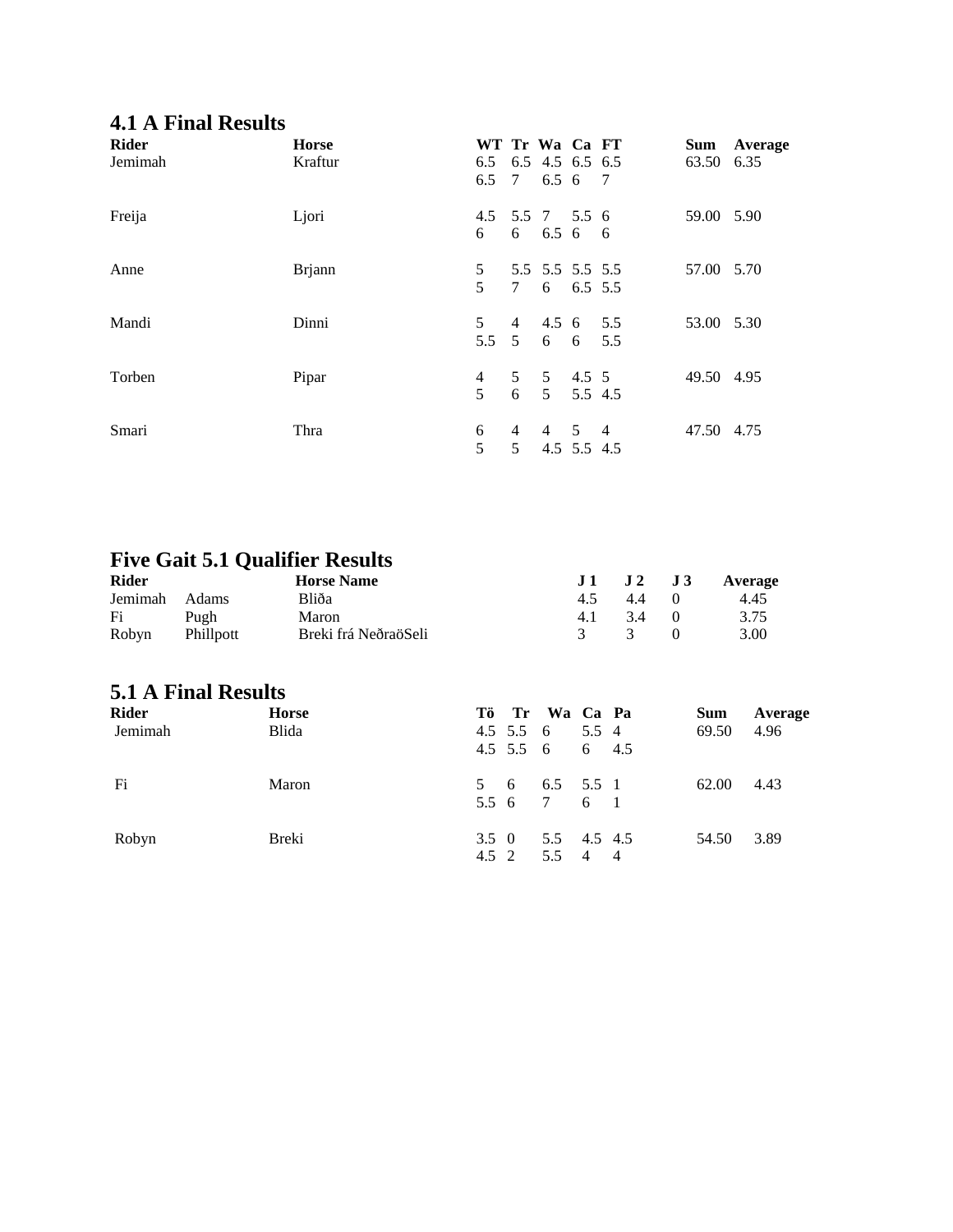## **Beginners Tölt Qualifier Results**

| <b>Rider</b>      |                | <b>Horse Name</b> | J1  | $J2$ $J3$ |                  | Average |
|-------------------|----------------|-------------------|-----|-----------|------------------|---------|
| Catherine Holland |                | Svipur            | 4.6 |           | $\theta$         | 4.79999 |
| Cristina          | Edwards        | Thoka             | 4.5 | 4.5       |                  | 4.5     |
| Sarak             | <b>Jenkins</b> | Kvika             | 4   | 4         | $\left( \right)$ |         |
| Kate              | Goldney        | Funi              | 4.1 | 3.8       | $\Omega$         | 3.94999 |
| Ruth              | Colwill        | Solvi             | 4   | 3         |                  | 3.5     |
| Barry             | Laker          | Odin              |     |           |                  |         |

## **Beginners Tölt A Final Results**

| <b>Rider</b> | <b>Horse</b> |               | S E            | Sum        | <b>Average</b> |
|--------------|--------------|---------------|----------------|------------|----------------|
| Catherine    | Sveiput      |               | $4.5$ $4.5$    | 19.50      | 4.88           |
|              |              | $5.5\quad 5$  |                |            |                |
| Sarah        | Kvika        |               | 4.5 4.5        | 18.00 4.50 |                |
|              |              |               | $4.5$ $4.5$    |            |                |
| Cristina     | Thoka        | 4             | $\overline{4}$ | 17.50 4.38 |                |
|              |              | 5             | 4.5            |            |                |
| Kate         | Funi         | $3.5 \quad 4$ |                | 15.00 3.75 |                |
|              |              | $3.5 \quad 4$ |                |            |                |
| Barry        | Odin         |               | $3.5$ $3.5$    | 15.00 3.75 |                |
|              |              | 4             | $\overline{4}$ |            |                |
| Ruth         | Solvi        |               | $3.5$ $3.5$    | 14.00 3.50 |                |
|              |              |               | $3.5$ $3.5$    |            |                |
|              |              |               |                |            |                |

## **Intermediate Tölt Qualifier Results**

| <b>Rider</b> |           | <b>Horse Name</b>       | J 1 | J <sub>2</sub> | J <sub>3</sub> | Average |
|--------------|-----------|-------------------------|-----|----------------|----------------|---------|
| Phillipa     | Pringle   | Stokkull from Sykehouse | 5.4 | 5.3            | $\theta$       | 5.35000 |
| Maike        | Ahlgrimm  | Oskar                   |     | 4.8            | $\Omega$       | 4.90000 |
| Nadine       | Kunkel    | Sveipur                 | 4.8 | 4.5            | $\theta$       | 4.65000 |
| Rebecca      | Hughs     | Helgi                   | 4.6 | $\overline{4}$ | $\Omega$       | 4.29999 |
| Robyn        | Phillpott | Breki frá NeðraöSeli    | 3.4 | 5              | $\Omega$       | 4.20000 |
| Anne         | Savage    | Dimma                   | 4.6 | 3.5            | $\Omega$       | 4.04999 |
| Jan          | Payne     | Keila                   | 2.6 | 3.8            | $\Omega$       | 3.19999 |
| Jan          | Payne     | Glodis from Solva       | 2.5 | 3.5            | $\Omega$       |         |
| Alexandra    | Agenioort | Sindri                  | 2.5 | 2.8            | $\Omega$       | 2.64999 |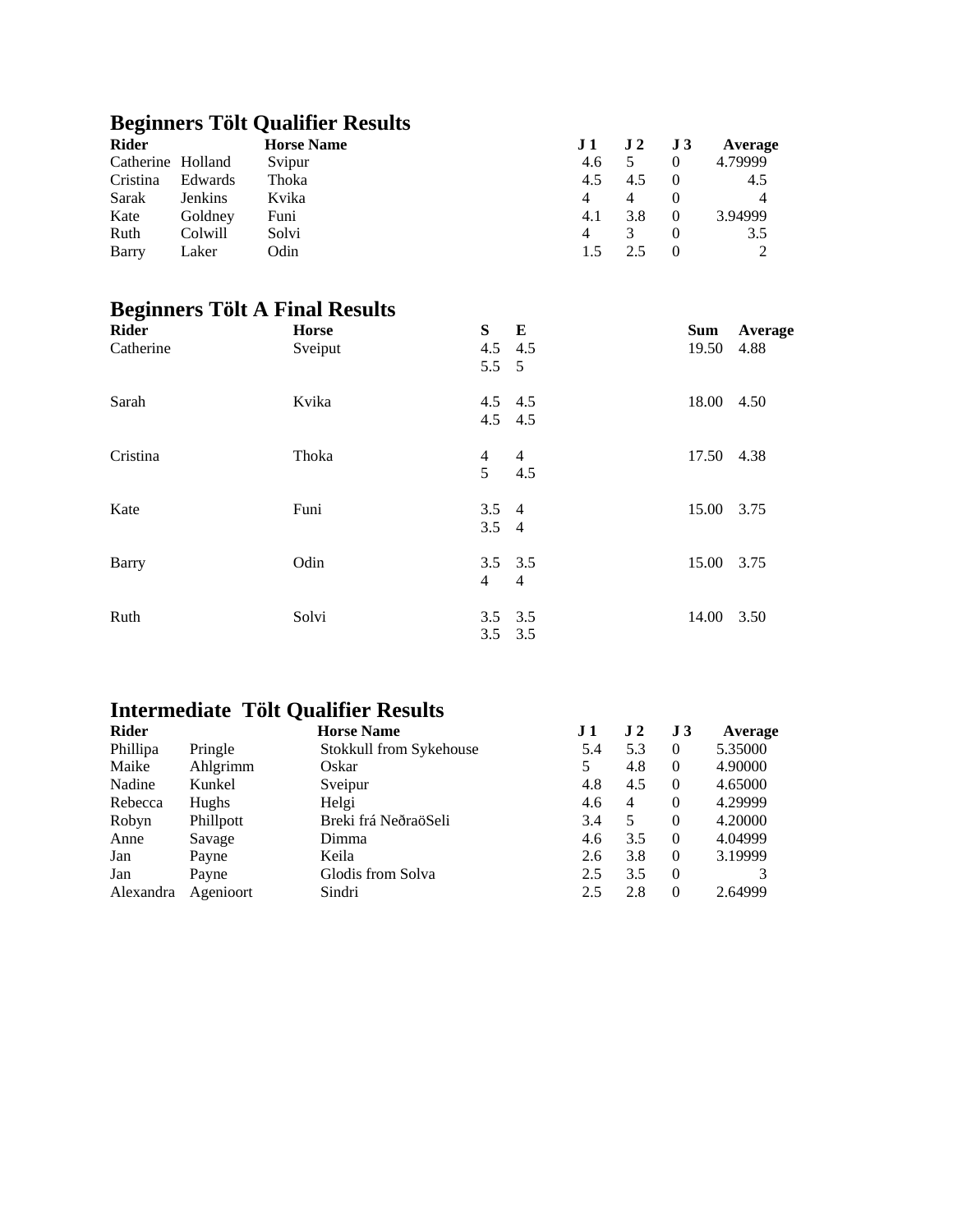## **Intermediate Group Tölt Final Results**

| <b>Rider</b><br>Nadine |                                   | д,<br><b>Horse</b><br>Sveipur   | ${\bf S}$<br>5.5<br>5.5    | ${\bf E}$<br>5.5<br>5 |         |                |                |                                      | <b>Sum</b><br>21.50 | Average<br>5.38    |
|------------------------|-----------------------------------|---------------------------------|----------------------------|-----------------------|---------|----------------|----------------|--------------------------------------|---------------------|--------------------|
| Phillipa               |                                   | Stokkull                        | 5<br>5.5                   | 5<br>5                |         |                |                |                                      |                     | 20.50 5.13         |
| Rebecca                |                                   | Helgi                           | 4.5<br>4.5                 | 5.5<br>4.5            |         |                |                |                                      |                     | 19.00 4.75         |
| Maika                  |                                   | Oskar                           | 4.5<br>5                   | 4.5<br>4.5            |         |                |                |                                      |                     | 18.50 4.63         |
| Anne                   |                                   | Dimma                           | 4<br>5.5                   | 4<br>$\overline{4}$   |         |                |                |                                      |                     | 17.50 4.38         |
| Robyn                  |                                   | <b>Breki</b>                    | 3.5<br>4.5                 | $\mathfrak{Z}$<br>3.5 |         |                |                |                                      |                     | 14.50 3.63         |
|                        | <b>Tölt T4 Qualifier Results</b>  |                                 |                            |                       |         |                |                |                                      |                     |                    |
| <b>Rider</b>           |                                   | <b>Horse Name</b>               |                            |                       |         | J <sub>1</sub> | J <sub>2</sub> | J3                                   |                     | Average            |
| Nadine<br>Mike         | Kunkhul<br>Odin<br>Adams<br>Stapi |                                 |                            | Left<br>Right         |         | 5.8<br>5.6     | 6<br>5.8       | $\boldsymbol{0}$<br>$\boldsymbol{0}$ |                     | 5.90000<br>5.70000 |
| Freija                 | Glansdorp                         | Ljóri frá EfriöRauðalæk         |                            | Right                 |         | 5.3            | 5.3            | $\boldsymbol{0}$                     |                     | 5.30000            |
| Celia                  |                                   | Carlyon-Smit Magnus from Costow |                            | Left                  |         | 5              | 5.4            | $\boldsymbol{0}$                     |                     | 5.20000            |
|                        | <b>T4 A Final Results</b>         |                                 |                            |                       |         |                |                |                                      |                     |                    |
| Rider<br>Freija        |                                   | <b>Horse</b><br>Ljori           | F<br>5.5 5.5 6             | ${\bf S}$             | L       |                |                |                                      | <b>Sum</b><br>46.50 | Average<br>5.81    |
|                        |                                   |                                 | 6                          | 5.5 6                 |         |                |                |                                      |                     |                    |
| Nadine                 |                                   | Odin                            | 6<br>$5.5\quad 6$          | 5.5 5                 | 5.5     |                |                |                                      | 44.00               | 5.50               |
| Mike                   |                                   | Stapi                           | 6<br>6                     | 5.5 4                 | 5.5 5.5 |                |                |                                      | 42.00               | 5.25               |
| Celia                  |                                   | Magnus                          | $4.5 \quad 5$<br>4.5 4.5 5 |                       | 5       |                |                |                                      | 38.50               | 4.81               |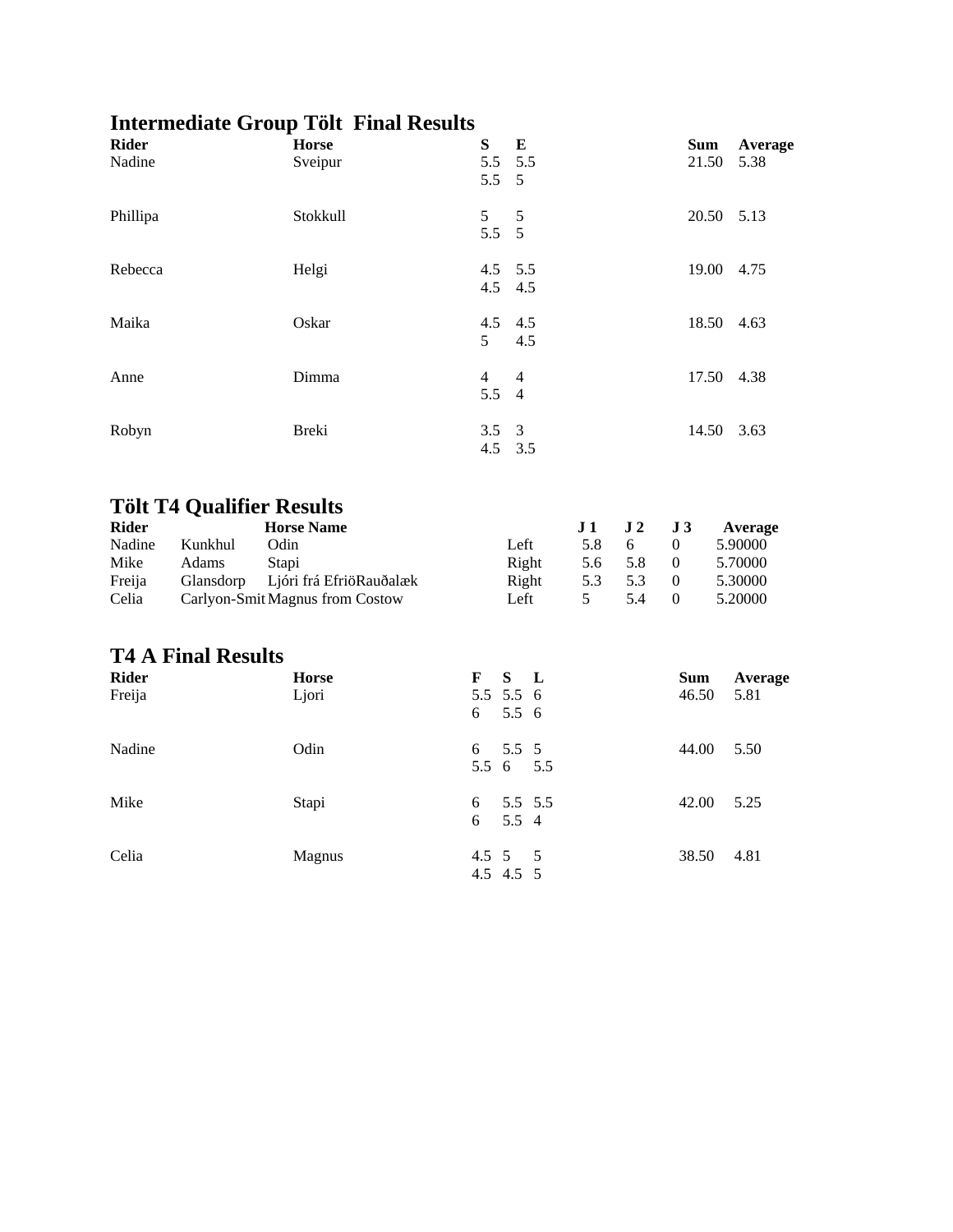#### **Tölt T1 Qualifier Results**

| <b>Rider</b> |        | <b>Horse Name</b>        | $\bf J1$ | J <sub>2</sub> | J <sub>3</sub> | Average |
|--------------|--------|--------------------------|----------|----------------|----------------|---------|
| Smari        | Slater | Dropi from Salisbury     | 7.2      | 6.7            | 0              | 6.95    |
| Jemimah      | Adams  | Kraftur                  | 6.7      | 6.8            | $\theta$       | 6.75    |
| Mike         | Adams  | Svala from Witchampton   | 6.5      | 6.5            | $\Omega$       | 6.50    |
| Smari        | Slater | Thra                     | 5.5      | 6.3            | $\Omega$       | 5.90    |
| Mandy        | Slater | Stella                   | 5.5      | 6              | $\Omega$       | 5.75    |
| Harriet      | Frame  | Rispa frá Hala           | 6        | 4.7            | $\Omega$       | 5.35    |
| Torben       | Rees   | Pipar                    | 4.7      | 5.8            | $\Omega$       | 5.25    |
| Roger        | Bax    | Fleygur From Siamber Wen | 4.8      | 5.5            | $\Omega$       | 5.15    |
| Fi           | Pugh   | Maron                    |          | 5              | $\Omega$       | 5.00    |
| Anne         | Savage | <b>Brjann</b>            | 4.8      | 4.8            | $\theta$       | 4.800   |

### **T1 A Final Results**

| <b>Rider</b> | <b>Horse</b>  | W                   | E                          | $\mathbf{F}$                     | <b>Sum</b> | Average |
|--------------|---------------|---------------------|----------------------------|----------------------------------|------------|---------|
| Mike         | Svala         | 6<br>5.5 7          | 6.5 7                      | $\overline{7}$                   | 39.00      | 6.50    |
| Smari        | Dropi         | $5.5\quad 6$<br>6 6 |                            | $\overline{7}$<br>$\overline{7}$ | 37.50      | 6.25    |
| Anne Savage  | <b>Brjann</b> | 5 <sup>5</sup>      | 5.5 5.5<br>5.5 6           | 5.5                              | 33.00      | 5.50    |
| Harriet      | Rispa         |                     | 4.5 5.5 5.5<br>4.5 5.5 5.5 |                                  | 31.00      | 5.17    |
| Torben       | Pipar         | 5 <sup>5</sup>      | 4.5 5 5<br>5.5 5.5         |                                  | 30.50      | 5.08    |
| Mandy        | Stella        | 5<br>5              | 4<br>5                     | 4.5<br>6                         | 29.50      | 4.92    |

#### **Beer tolt**

- 1 Marina<br>2 Team W
- 2 Team West End<br>3 Torbed
- 3 Torbed
- 4 Ruth<br>5 Chris
- 5 Chrissy and Sarah